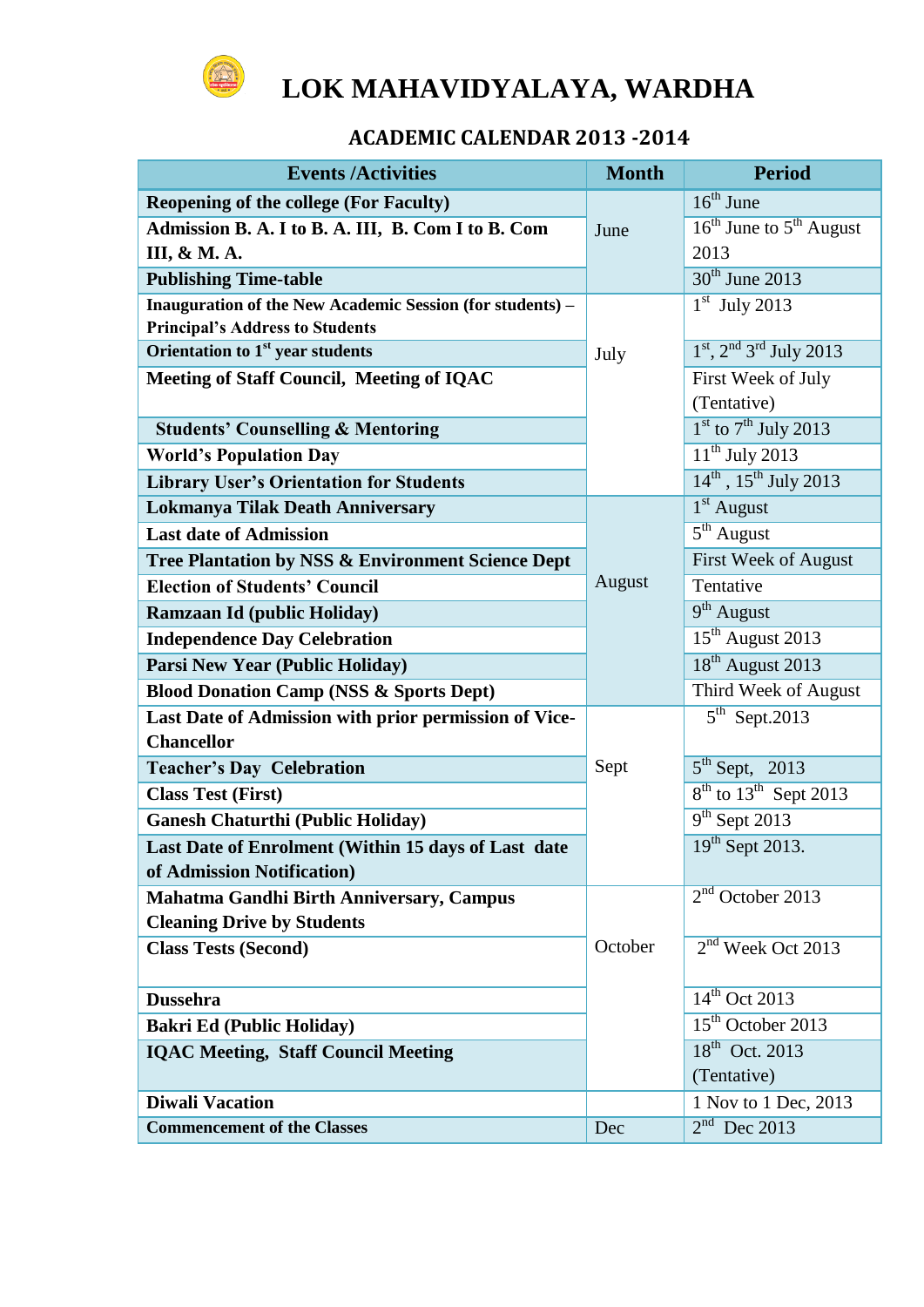

# **LOK MAHAVIDYALAYA, WARDHA**

# **ACADEMIC CALENDAR 2013 -2014**

| Last Date for receipt of Exam forms.                   |          | $1st$ Dec. 2013                  |
|--------------------------------------------------------|----------|----------------------------------|
| Dr. Ambedkar Death Anniversary                         |          | $6th$ Dec 2013                   |
| <b>Teachers-Parents Meet - Alumni Association Meet</b> |          | Second Week of                   |
|                                                        |          | Dec.2013                         |
| <b>Class Test (Third)</b>                              |          | Fourth Week of Dec.              |
|                                                        |          | 2013                             |
| <b>Cultural Programmes, New Year Celebration</b>       |          | $31st$ Dec, $1st$ Jan, $2nd$ Jan |
|                                                        | January  | 2014                             |
| <b>Vivekanand Birth Anniversary</b>                    |          | $12^{th}$ Jan 2014               |
| Ed- E - Milad (Public Holiday)                         |          | $14th$ January 2014              |
| <b>Republican Day Celebration</b>                      |          | $26^{th}$ Jan. 2014              |
| <b>Prize Distribution &amp; Magazine Publication</b>   |          | First Week of Feb 2014           |
| <b>Birth Anniversary of Shivaji Celebration</b>        |          | 19th Feb 2014                    |
| <b>University Practical Exams</b>                      |          | Tentative                        |
| Teacher's Feedback, Library Feedback, Feedback on      | February | Second Week of                   |
| <b>General Administration</b>                          |          | February                         |
| <b>Terminal Examination</b>                            |          | Third Week of Feb 2014           |
| Mahashivratri (Public Holiday)                         |          | $27^{th}$ Feb. 2014              |
| <b>IOAC</b> Meeting                                    |          | $28th$ Feb 2014                  |
| <b>Staff Council Meeting</b>                           |          | $1st$ March 2014                 |
| <b>Commencement of University Examination (Theory)</b> |          | 15-03-2014 (Tentative)           |
| Holi (Public Holiday)                                  | March    | $17th$ March 2014                |
| <b>Hindu New Year (Public Holiday)</b>                 |          | 31 <sup>st</sup> March 2014      |
| <b>Stock Checking</b>                                  |          | First Week of April              |
| Ram Navami (Public Holiday)                            | April    | 8 <sup>th</sup> April 2014       |
| <b>Self Assessment by Faculty Members</b>              |          |                                  |
| Mahavir Jayanti (Public Holiday)                       |          | $13th$ April 2014                |
| Dr. Ambedkar Birth Anniversary.                        |          | $14^{\text{th}}$ April 2014      |
| <b>Good Friday (Public Holiday)</b>                    |          | $18th$ April 2014                |
| <b>Last Working Day</b>                                |          | $30th$ April 2014                |
| <b>Maharashtra Day Celebration</b>                     | May      | 01/05/2014                       |

Principal